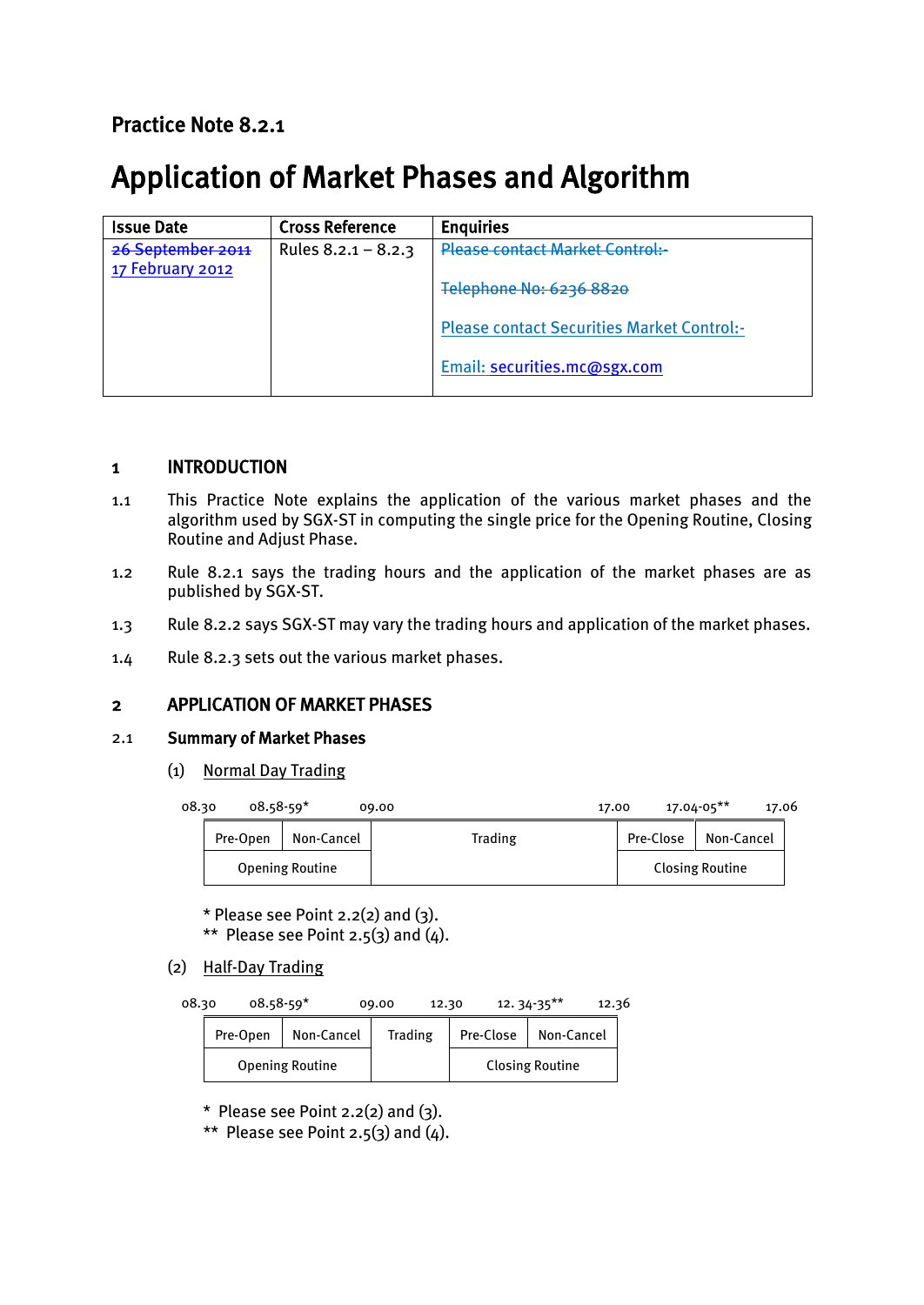#### 2.2 Opening Routine

- (1) The Opening Routine is a 30-minute session before normal trading starts at 09:00 hours. It comprises the Pre-Open Phase and the Non-Cancel Phase.
- (2) Pre-Open Phase (08:30 to 08:58-59 hours)
	- (a) Orders can be entered, reduced in quantity or withdrawn in the ready and unit share markets.
	- (b) Order quantity cannot be undisclosed in the ready market.
	- (c) The bid (offer) can be higher (lower) than the offer (bid).
	- (d) No matching of orders.
	- (e) This phase will end randomly at any time from 08:58 to 08:59 hours.
- (3) Non-Cancel Phase (08: 58-59 to 09:00 hours)
	- (a) This phase will begin immediately after the Pre-Open Phase ends, which may be at any time from 08:58 to 08:59 hours.
	- (aa) No input, amendment and withdrawal of orders.
	- (b) Orders that can be matched are matched at a single price computed based on an algorithm set by SGX-ST. The computed price will be the opening price for the day.
	- (c) Unmatched orders are carried forward into the morning trading session.

#### 2.3 Trading Phase

- (1) The Trading Phase will be from 09:00 to 17:00 hours.
- (2) The Trading Phase allows order entry, reduction in order size and withdrawal of orders. Orders are matched in the order of price priority followed by time priority.
- (3) All unmatched orders after the Trading Phase are carried forward to the Closing Routine.

#### 2.4 Adjust Phases

- (1) An Adjust Phase operates upon the lifting of a suspension of a security or Futures Contract. A trading halt operates in the same way as an Adjust Phase.
- (2) Upon Lifting of a Suspension
	- (a) The Adjust Phase sets in for 15 minutes. A longer time can be specified.
	- (b) Orders can be entered, reduced in quantity or withdrawn for the ready and unit share markets.
	- (c) Order quantity can be undisclosed in the ready market (subject to a minimum of 50,000 disclosed quantity).
	- (d) The bid (offer) can be higher (lower) than the offer (bid).
	- (e) Orders that can be matched will be matched at the end of the Adjust Phase at a single price computed based on an algorithm set by SGX-ST before normal trading resumes. Unmatched orders at the end of the Adjust Phase are carried forward into the phase of the market applicable when the Adjust Phase ends.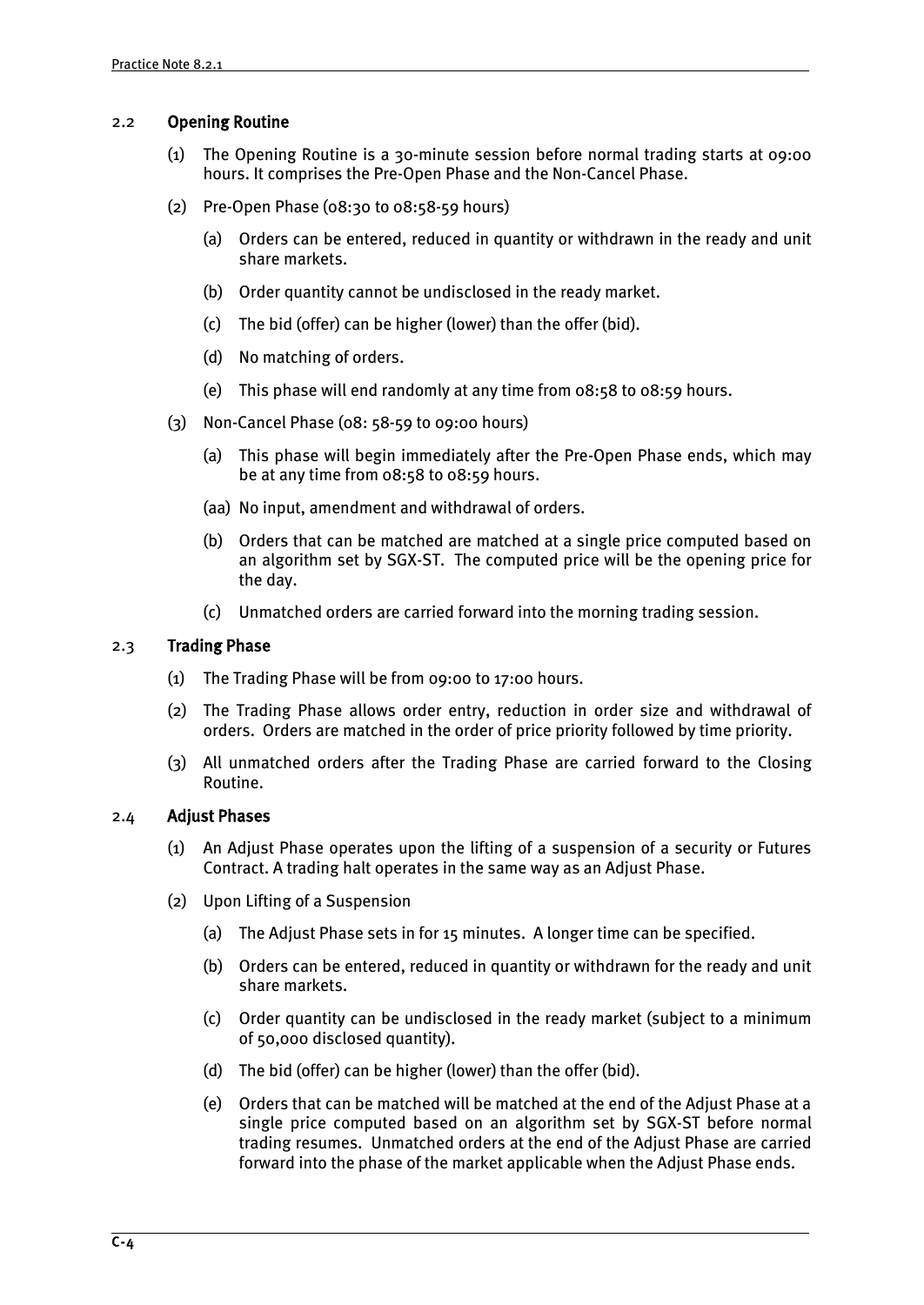- (f) However, this behaviour does not apply when the end of Adjust Phase coincides with the Opening Routine or Closing Routine. In these circumstances, orders entered are carried forward into and matched accordingly in the respective Opening Routine or Closing Routine.
- (3) During a Trading Halt
	- (a) Existing orders remain valid.
	- (b) Orders can be entered, reduced in quantity or withdrawn in the ready and unit share markets.
	- (c) Order quantity can be undisclosed in the ready market (subject to a minimum of 50,000 disclosed quantity).
	- (d) The bid (offer) can be higher (lower) than the offer (bid).
	- (e) Orders that can be matched will be matched at the end of the trading halt at a single price computed based on an algorithm set by SGX-ST.
	- (f) Unmatched orders are carried forward into the phase applicable to the market at the time of lifting of trading halt.
	- (g) If the trading halt is not lifted by the end of a Market Day, all unmatched orders lapse.

#### 2.5 Closing Routine

- (1) The Closing Routine is a 6-minute session after trading stops at 17:00 hours for normal day trading, or 12:30 hours for half-day trading. It comprises the Pre-Close Phase and the Non-Cancel Phase.
- (2) All unmatched orders are carried forward to the Closing Routine at 17:00 hours (for normal day trading) or 12:30 hours (for half-day trading).
- (3) Pre-Close Phase (17:00 to 17: 04-05 hours/12:30 to 12: 34-35 hours)
	- (a) Orders can be entered, reduced in quantity or withdrawn in the ready and unit share markets.
	- (b) Order quantity cannot be undisclosed in the ready market.
	- (c) The bid (offer) can be higher (lower) than the offer (bid).
	- (d) No matching of orders.
	- (e) This phase will end randomly at any time from 17:04 to 17:05 hours (for normal day trading) or 12:34 to 12:35 (for half-day trading).
- (4) Non-Cancel Phase (17: 04-05 to 17:06 hours/12: 34-35 to 12:36 hours)
	- (a) This phase will begin immediately after the Pre-Close Phase ends, which may be at any time from 17:04 to 17:05 hours (for normal day trading) or 12:34 to 12:35 (for half-day trading).
	- (aa) No input, amendment and withdrawal of orders.
	- (b) Orders that can be matched are matched at a single price computed based on an algorithm set by SGX-ST. The computed price will be the closing price for the day.
	- (c) All unmatched orders lapse.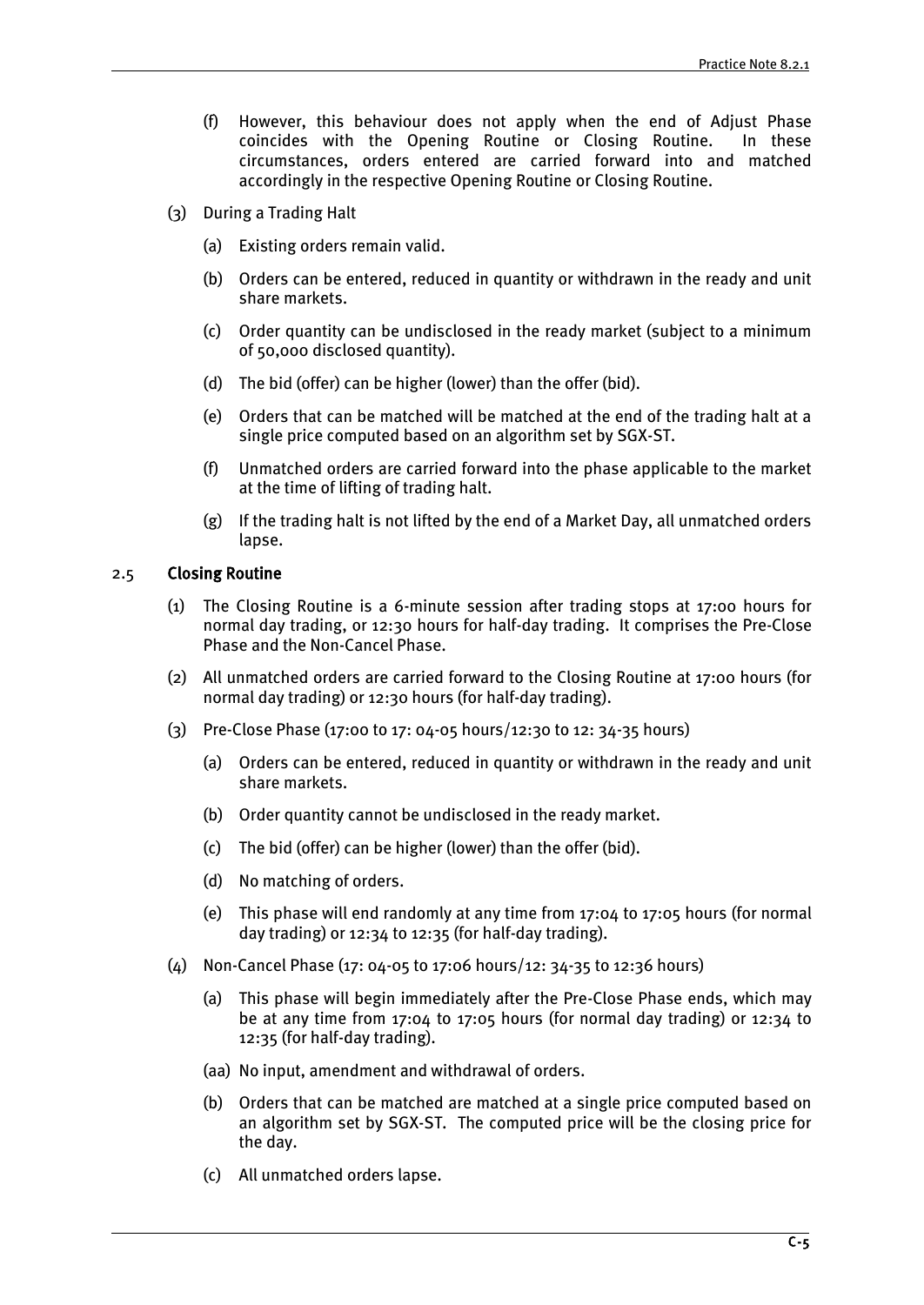(5) This routine is designed to reduce the risk of manipulating closing prices with a single transaction at an unusually high or low price, just before the trading session ends.

# 3 ALGORITHM USED BY SGX-ST TO COMPUTE THE SINGLE PRICE AT WHICH ORDERS AT THE END OF THE OPENING ROUTINE, CLOSING ROUTINE AND ADJUST PHASE ARE MATCHED

- 3.1 The methodology for computing the single price at which orders at the end of the Opening Routine, Closing Routine and Adjust Phase are matched ("Equilibrium Price") is as follows<sup>1</sup>:-
	- (1) The Equilibrium Price is the price that has the largest tradable volume and the lowest imbalance. "Imbalance" refers to the net difference between the cumulative bid volume and cumulative ask volume. See Example 1.

| Bid<br>Volume | Price | Ask<br>Volume | Cumulative<br><b>Bid Volume</b><br>(a) | Cumulative<br>Ask Volume<br>(b) | <b>Tradable</b><br>Volume | Imbalance<br>$(a)-(b)$ | <b>Pressure</b> |
|---------------|-------|---------------|----------------------------------------|---------------------------------|---------------------------|------------------------|-----------------|
| o             | 3.750 | 10            | 340                                    | 10                              | 10                        | 330                    | Buy             |
| $\mathbf{o}$  | 3.760 | 20            | 340                                    | 30                              | 30                        | 310                    | Buy             |
| 50            | 3.770 | 50            | 340                                    | 80                              | 80                        | 260                    | Buy             |
| 100           | 3.780 | 80            | 290                                    | 160                             | 160                       | 130                    | Buy             |
| 70            | 3.790 | 30            | 190                                    | 190                             | 190                       | $\circ$                | <b>Nil</b>      |
| 30            | 3.800 | 40            | 120                                    | 230                             | 120                       | 70                     | Sell            |
| 90            | 3.810 | 20            | 90                                     | 250                             | 90                        | 160                    | Sell            |

#### Example 1

In this example, the Equilibrium Price is \$3.790 where the tradable volume is the largest and the imbalance is the lowest. If the highest tradable volume occurs at more than one price the algorithm will then consider imbalance, see sub-paragraph (2).

(2) If the highest tradable volume occurs at more than one price the Equilibrium Price is the price with the lowest imbalance. See Example 2.

| <b>Bid</b><br>Volume | Price | Ask<br>Volume | Cumulative<br><b>Bid Volume</b><br>(a) | Cumulative<br>Ask Volume<br>(b) | <b>Tradable</b><br>Volume | Imbalance<br>$(a)-(b)$ | <b>Pressure</b> |
|----------------------|-------|---------------|----------------------------------------|---------------------------------|---------------------------|------------------------|-----------------|
| o                    | 3.750 | 10            | 340                                    | 10                              | 10                        | 330                    | <b>Buy</b>      |
| 0                    | 3.760 | 20            | 340                                    | 30                              | 30                        | 310                    | <b>Buy</b>      |
| 50                   | 3.770 | 50            | 340                                    | 80                              | 80                        | 260                    | <b>Buy</b>      |
| 100                  | 3.780 | 110           | 290                                    | 190                             | 190                       | 100                    | <b>Buy</b>      |
| 70                   | 3.790 | 20            | 190                                    | 210                             | 190                       | 20                     | Sell            |
| 30                   | 3.800 | 40            | 120                                    | 250                             | 120                       | 130                    | Sell            |
| 90                   | 3.810 | 20            | 90                                     | 270                             | 90                        | 180                    | Sell            |

#### Example 2

In this example, the Equilibrium Price is \$3.790 where the tradable volume is the largest (190) and the imbalance is the lowest (20).

<u>.</u>

<sup>&</sup>lt;sup>1</sup> The examples shown are not exhaustive.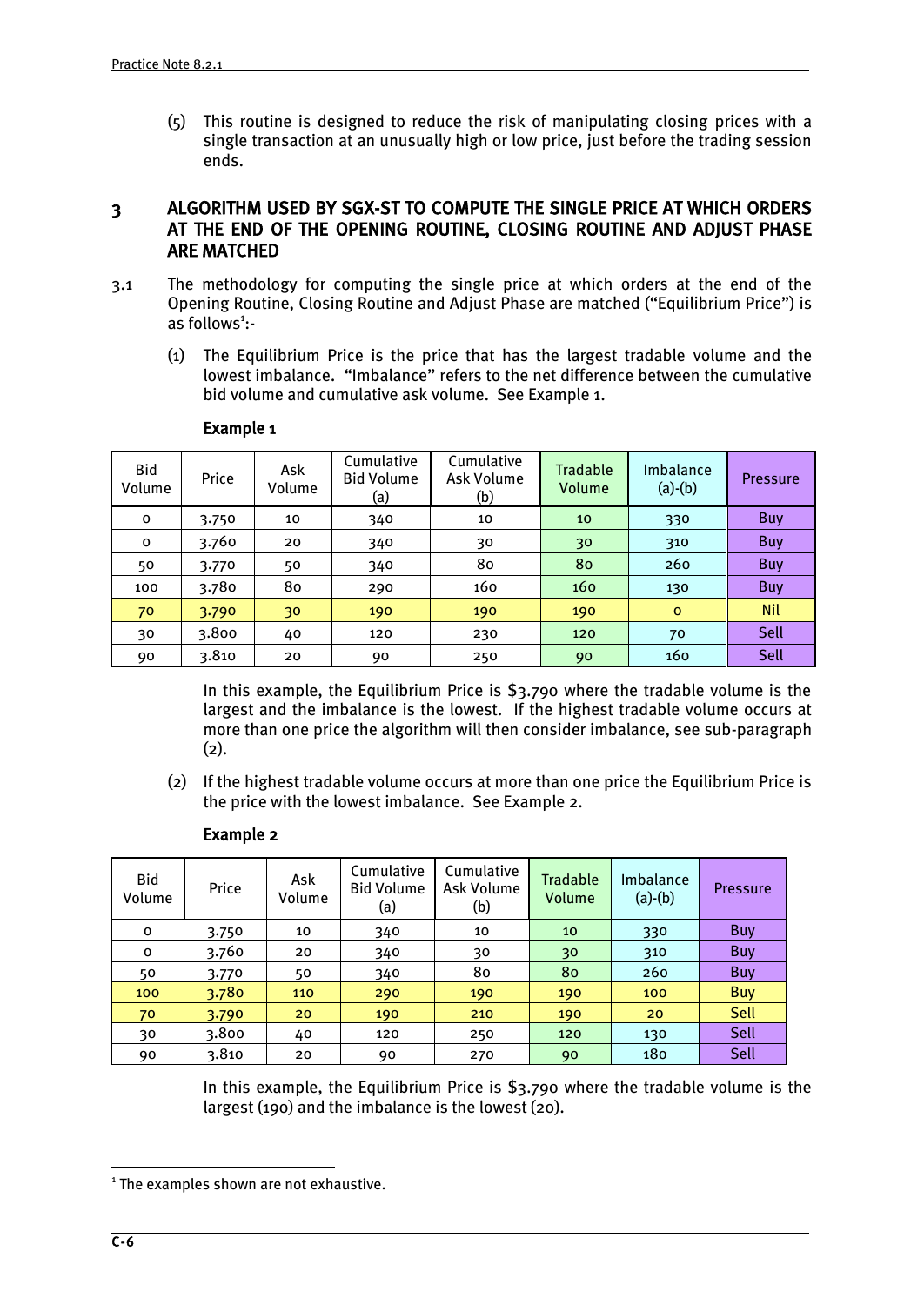If market orders are present a situation may arise in which the lowest imbalance occurs at "Market Price", see sub-paragraph (2A).

If the highest tradable volume and lowest imbalance occur at more than one price the algorithm will then consider market pressure, see sub-paragraph (3).

(2A) If market orders are present and the market order volume on one side exceeds the cumulative order volume on the opposite side there would be a Market Order Surplus. This means that the lowest imbalance occurs at "Market Price". In this situation, one tick will be added on the side with the Market Order Surplus and that would be the Equilibrium Price. See Example 2A.

| <b>Bid</b><br>Volume | <b>Price</b> | <b>Ask</b><br><b>Volume</b> | <b>Cumulative</b><br><b>Bid Volume</b><br>(a) | <b>Cumulative</b><br><b>Ask Volume</b><br>(b) | <b>Tradable</b><br><b>Volume</b> | Imbalance<br>$(a)-(b)$ | <b>Pressure</b> |
|----------------------|--------------|-----------------------------|-----------------------------------------------|-----------------------------------------------|----------------------------------|------------------------|-----------------|
|                      | <b>MKT</b>   |                             | 50                                            | $\mathbf{o}$                                  |                                  |                        |                 |
|                      | 3.750        | 10                          | 50                                            | 10                                            | 10                               | 40                     | <b>Buy</b>      |
|                      | 3.760        |                             | 50                                            | 10                                            | 10 <sup>°</sup>                  | 40                     | <b>Buy</b>      |
|                      | 3.770        | 10                          | 50                                            | 20                                            | 20                               | 30                     | <b>Buy</b>      |
| 10                   | 3.780        |                             | 50                                            | 20                                            | 20                               | 30                     | <b>Buy</b>      |
|                      | 3.790        |                             | 40                                            | 20                                            | 20                               | 20                     | <b>Buy</b>      |
| 10                   | 3.800        |                             | 40                                            | 20                                            | 20                               | 20                     | <b>Buy</b>      |
|                      | 3.810        |                             | 30                                            | 20                                            | 20                               | 10                     | <b>Buy</b>      |
| 30                   | <b>MKT</b>   |                             | 30                                            | 20                                            | 20                               | 10                     | <b>Buy</b>      |

#### Example 2A

In this example, the lowest imbalance (10) occurs where market order bid volume (30) exceeds cumulative ask volume (20). One tick has therefore been added on the bid side, and the Equilibrium Price is \$3.810.

- (3) If the highest tradable volume and lowest imbalance occur at more than one price ("the price overlap") the Equilibrium Price is determined by market pressure:
	- (a) with only buy pressure within the price overlap, the Equilibrium Price is the highest price within the price overlap, or
	- (b) with only sell pressure within the price overlap, the Equilibrium Price is the lowest price within the price overlap. See Example 3.

Buy (sell) pressure occurs when the cumulative bid (offer) volume is greater than the cumulative offer (bid) volume at a particular price.

| Bid<br>Volume | Price | Ask<br>Volume | Cumulative<br><b>Bid Volume</b><br>(a) | Cumulative<br>Ask Volume<br>(b) | <b>Tradable</b><br>Volume | Imbalance<br>$(a)-(b)$ | <b>Pressure</b> |
|---------------|-------|---------------|----------------------------------------|---------------------------------|---------------------------|------------------------|-----------------|
| O             | 3.750 | 10            | 260                                    | 10                              | 10                        | 250                    | Buy             |
| o             | 3.760 | 20            | 260                                    | 30                              | 30                        | 230                    | <b>Buy</b>      |
| 50            | 3.770 | 50            | 260                                    | 80                              | 80                        | 180                    | <b>Buy</b>      |
| $\mathbf{o}$  | 3.780 | 110           | 210                                    | 190                             | 190                       | 20                     | <b>Buy</b>      |
| 90            | 3.790 | $\mathbf{o}$  | 210                                    | 190                             | 190                       | 20                     | <b>Buy</b>      |
| 30            | 3.800 | 40            | 120                                    | 230                             | 120                       | 110                    | Sell            |
| 90            | 3.810 | 20            | 90                                     | 250                             | 90                        | 160                    | Sell            |

#### Example 3